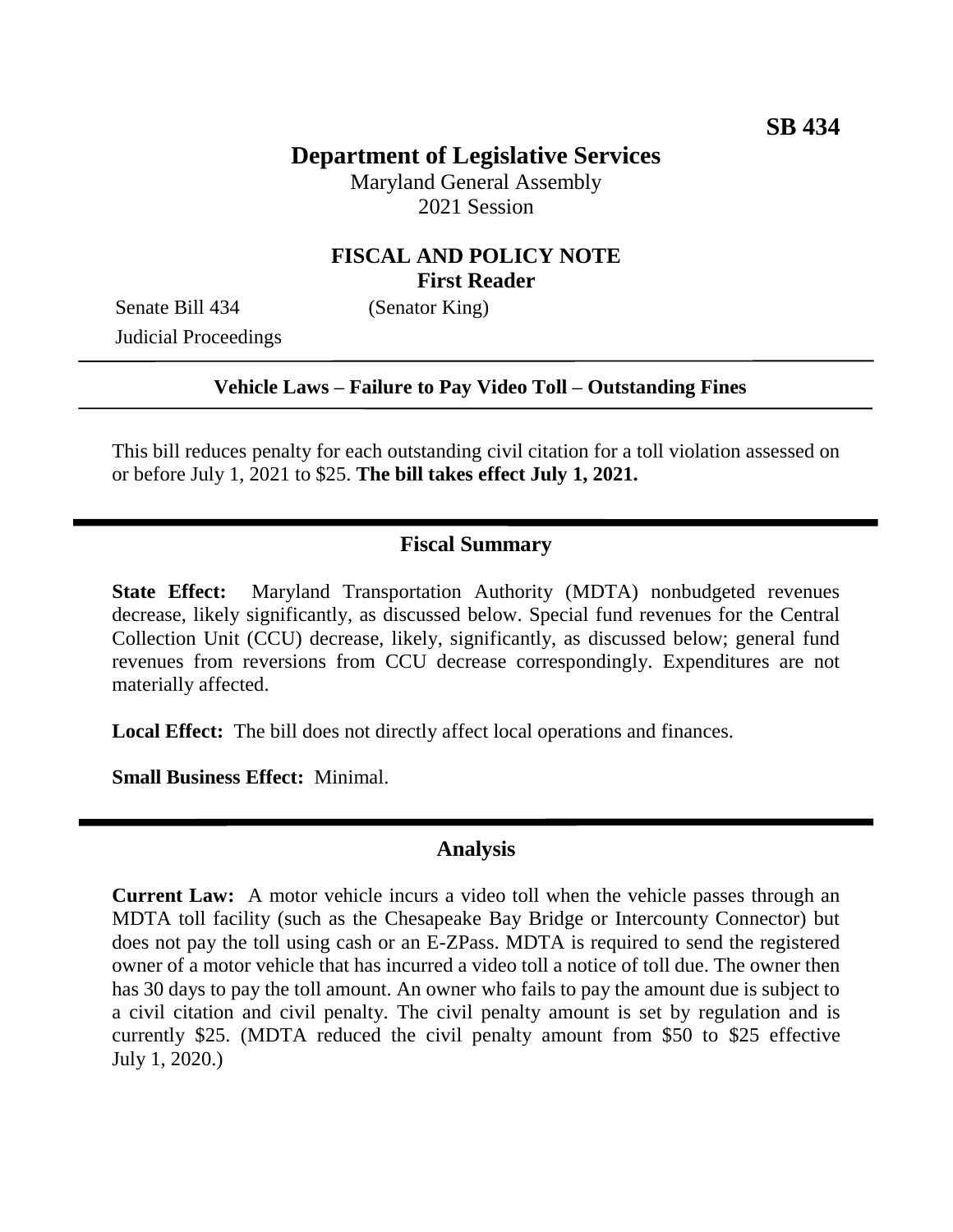A person who receives an MDTA citation for failure to pay a toll (a toll violation) must either pay the toll and penalty in the allotted timeframe or elect to go to court. If a person fails to elect to stand trial or pay the prescribed video toll and civil penalty, is adjudicated to be liable after trial, or fails to appear at a trial after having elected to stand trial, MDTA may (1) collect the video toll and the civil penalty by any means of collection as provided by law and (2) notify MVA. MDTA may waive any portion of a video toll due or civil penalty assessed for a toll violation until the debt is referred to CCU.

### **State Revenues:**

## *Maryland Transportation Authority*

MDTA advises that it currently has \$324 million in outstanding toll violation civil penalty debt affected by the bill (from violations prior to the recent reduction in the civil penalty), much of which is from out-of-state drivers. The bill's reduction of the civil penalty from \$50 to \$25 for each of these toll violations decreases MDTA's outstanding debt, which are potential revenues, by \$162 million.

The precise impact of the bill on MDTA's revenues cannot be reliably estimated, as it depends on various unknowable factors, including how much, if any, of the outstanding debt MDTA and CCU will be able to collect under the bill at the reduced penalty and how much, if any, of the outstanding debt could be collected absent the bill. Even so, the net effect of the bill is likely to be a significant decrease in MDTA's nonbudgeted revenues due to the magnitude of the debt that is being forgiven.

### *Central Collection Unit*

MDTA is required to send its delinquent toll and penalty debt to CCU for collection and, therefore, CCU is likely to be referred additional debts by MDTA depending on the bill's effect on its collection rate. In addition, CCU recovers its operating expenses by assessing and collecting a 17% fee in addition to and for the debts that it is assigned. In reducing MDTA's outstanding debt by \$162 million, the revenue that CCU could collect on that debt is reduced by \$27.5 million, as well. However, for the same reasons discussed above, a precise impact of the bill on CCU's special fund revenues cannot be reliably estimated; however, due to the magnitude of the debt that is being forgiven, the net effect is likely a significant decrease in revenues.

In addition, any special fund balance for CCU in excess of 15% of the unit's actual operating expenses reverts to the general fund. Therefore, general fund revenues decrease correspondingly; however, the precise impact cannot be reliably estimated.